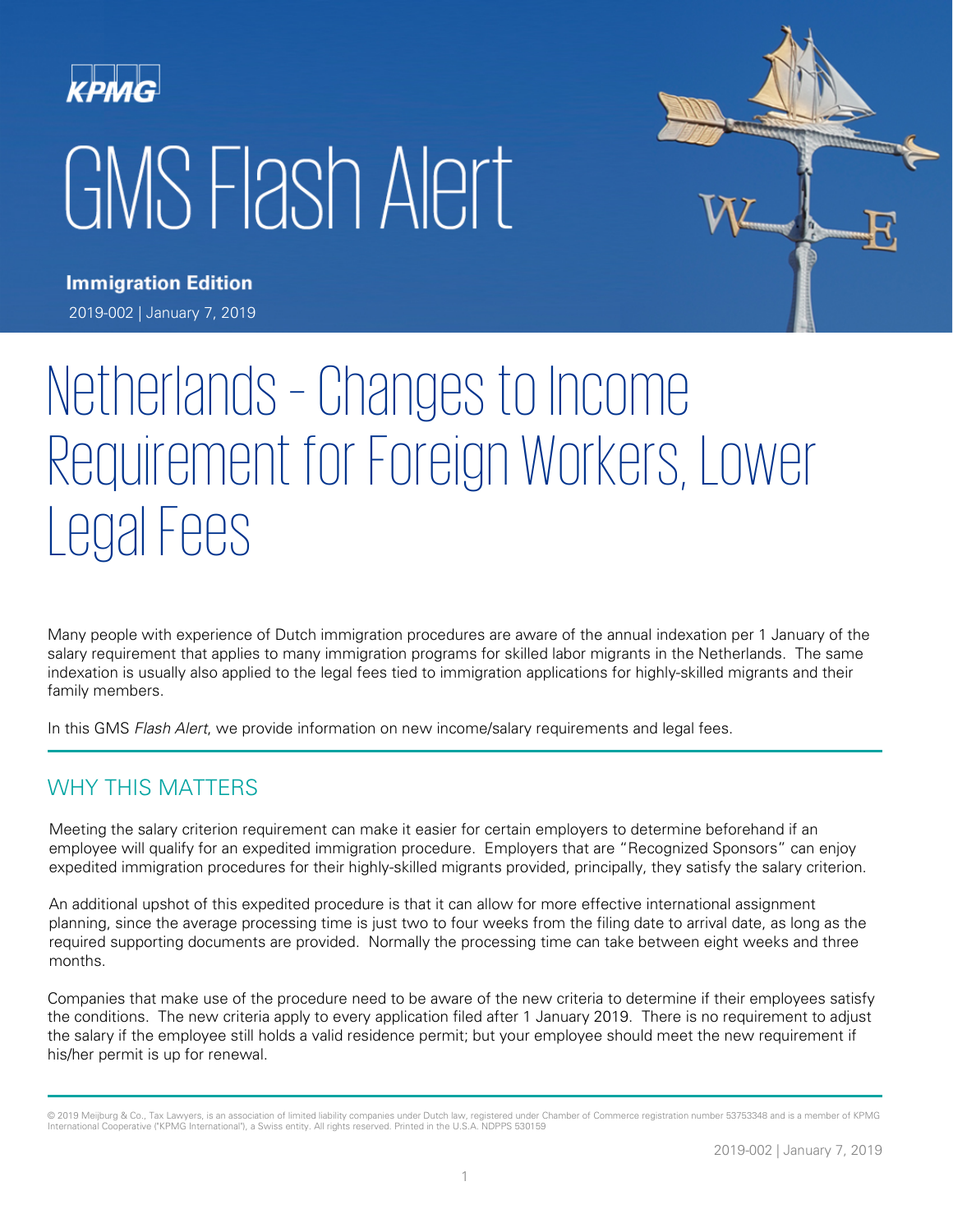# **Context**

Dutch-based companies that have acquired official status as "Recognized Sponsor"1 from the Dutch immigration authorities may benefit from expedited immigration procedures with respect to their so-called qualifying highly-skilled migrants. Because of the expedited processing times and transparent criteria, the highly-skilled migrant procedure is a very popular immigration channel for companies in the Netherlands.

The main requirement is that the employee satisfies the salary requirement which is set for his/her category as noted below.

# **Update to Salary Criterion for 2019**

The salary criterion for these highly-skilled migrants is contained in the Foreign Nationals Employment Act Implementation Decree (Besluit uitvoering Wet arbeid vreemdelingen).<sup>2</sup> This also stipulates that the indicated salaries are to be adjusted annually by ministerial regulation with effect from 1 January on the basis of recent index figures for negotiated wages, as published by Statistics Netherlands.3

The following gross monthly salaries (excluding vacation allowance) apply as of 1 January 2019:

- Highly-skilled migrant 30 years and older: €4,500 (€4,404 for 2018);
- Highly-skilled migrant younger than 30 years:  $\epsilon$ 3,299 ( $\epsilon$ 3,229 for 2018);
- Dutch graduates qualifying for "search year": €2,364 (€2,314 for 2018).

Following changes in subordinate legislation in March 2015, these amounts now exclude the (mandatory) 8-percent vacation allowance.<sup>4</sup>

The salary criterion is assessed solely in light of the salary received in cash, i.e., the fixed contractual gross salary in cash. Non-cash salary payments and uncertain salary components such as over-time, tips, and benefit payments are therefore excluded. However, expense allowances may be included provided they are guaranteed and regularly paid each month.

It is also important that the salary be paid at least monthly into a bank account held by the employee. The pay-slips must be made available for inspection upon first request by the IND or Labor Inspectorate ("Inspectie SZW").

#### KPMG NOTE

Fixed allowances such a 13th month payment or fixed year-end bonus may only be included in the gross salary if these are laid down in the contract and if these are paid to the highly-skilled migrant on a monthly basis. Although it is uncommon that the 13th month's salary payment or year-end bonus are paid on a monthly basis, in practice this is the only way it may contribute to the salary calculation.

# **Applicability of Salary Criterion**

Applications that have been filed before 1 January 2019, are subject to the 2018 salary criterion<sup>5</sup>. The 2018 criterion also applies in situations where the Entry and Residence (*Toegang en Verblijf*; TEV) application was filed before 1 January 2019,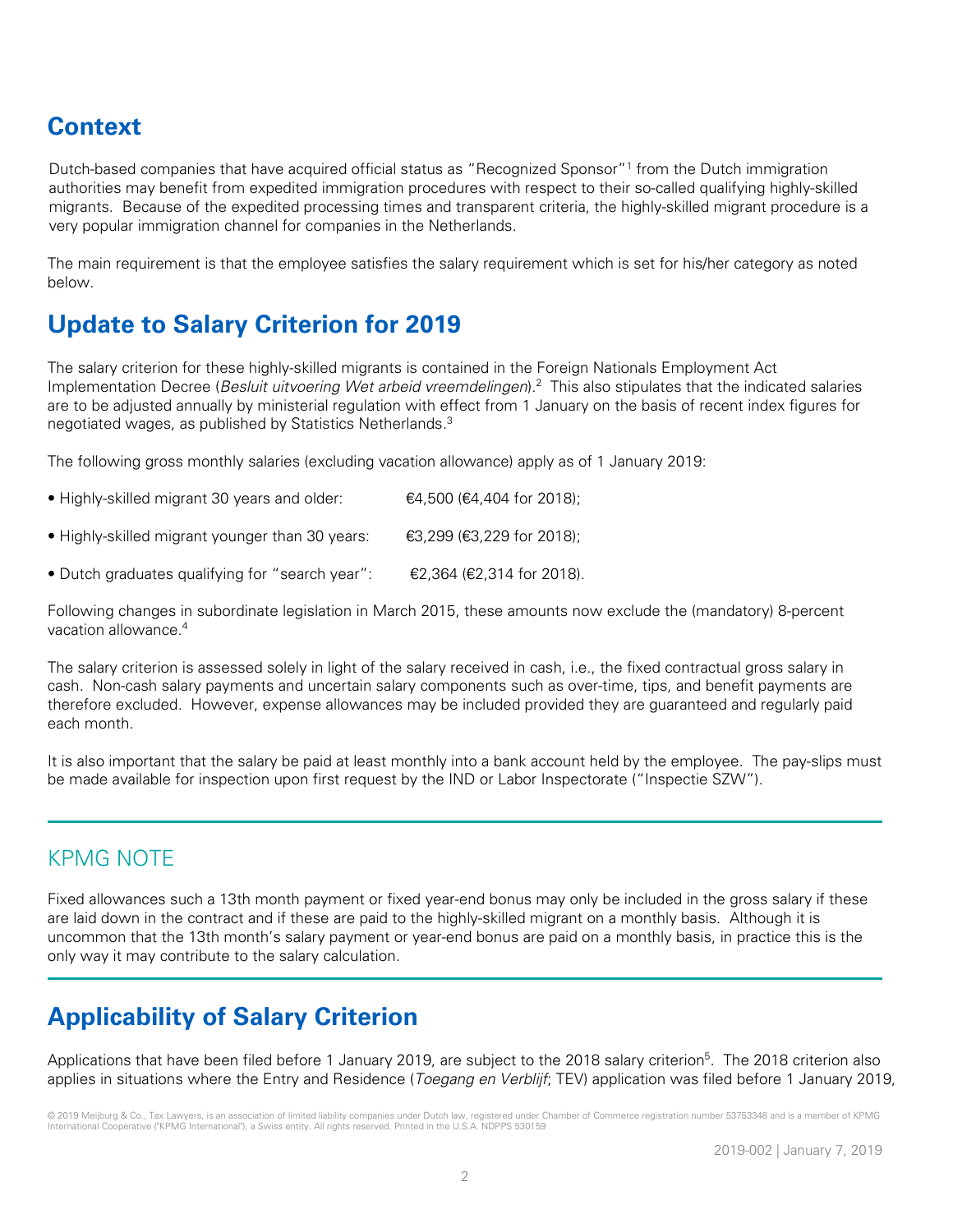but the highly-skilled migrant only arrives in the Netherlands in 2019.

The salary criterion also applies to applications for a residence permit that are filed for "intra corporate transfer" applications under the ICT Directive<sup>6</sup>.

In addition to these residence permit applications, the salary criterion also applies to the following types of applications for a **work permit**:

**Short stay by highly-skilled migrants** – This program is limited to group employees in a key or specialist position who are employed by a recognized sponsor and work for a maximum of 90 days in the Netherlands within a period of six months.

**Application in the context of an intra-group transfer** – There are special categories for key positions, knowledge transfer, and trainees. The salary criterion for highly-skilled migrants older than 30 years of age applies to the first two categories. For trainees, the lower criterion for migrants younger than 30 years of age applies.

**Highly-skilled migrants resident in another European Union (EU) member state but working in the Netherlands** – This program is particularly attractive for employers in the border region, who are thus able to employ highly-skilled migrants although they do not live in the Netherlands.

### **Decreased Legal Fees**

Besides the changes in the salary criterion, the IND has also announced a change in the legal fees. Where the legal fees are usually subject to the same indexation, there is a downward trend for the legal fees for highly-skilled migrants, "intra corporate transfers," and their families. During the course of 2018 the fees already dropped significantly from €938 to €582 for a highly-skilled migrant or ICT permit application, and the IND has now announced even lower fees.

Effective 1 January 2019, the fee for a "Highly-Skilled Migrant" or "ICT permit" application (first application or extension application) will be €285 and the dependent fee will be €171. The fee that applies to accompanying minors is €57.

#### FOOTNOTES:

1 See Flash International Executive Alert 2013-073, 3 May 2013, a publication of KPMG's GMS practice. For a copy, please see your usual KPMG GMS contact.

2 For (in Dutch) Besluit uitvoering Wet arbeid vreemdelingen, Geldend van 29-11-2016 t/m heden, [click here.](https://wetten.overheid.nl/BWBR0007523/2016-11-29)

3 See (in Dutch) Staatscourant 2018 Nr. 67779, "Mededeling van de Minister van Sociale Zaken en Werkgelegenheid van 23 november 2018, 2018-0000186071, over per 1 januari 2019 gewijzigde bedragen in enkele wetten, besluiten en regelinge" under section: I Besluit uitvoering Wet arbeid vreemdelingen by [clicking here.](https://zoek.officielebekendmakingen.nl/stcrt-2018-67779.html)

4 See GMS [Flash Alert](https://home.kpmg.com/xx/en/home/insights/2015/06/flash-alert-2015-074a.html) 2015-074 (11 June 2015).

5 For prior coverage, see GMS **[Flash Alert](https://home.kpmg.com/xx/en/home/insights/2015/12/flash-alert-2015-149.html) 2015-149** (15 December 2015).

6 See GMS [Flash Alert](https://home.kpmg.com/xx/en/home/insights/2016/11/flash-alert-2016-133.html) 2016-133 (18 November 2016).